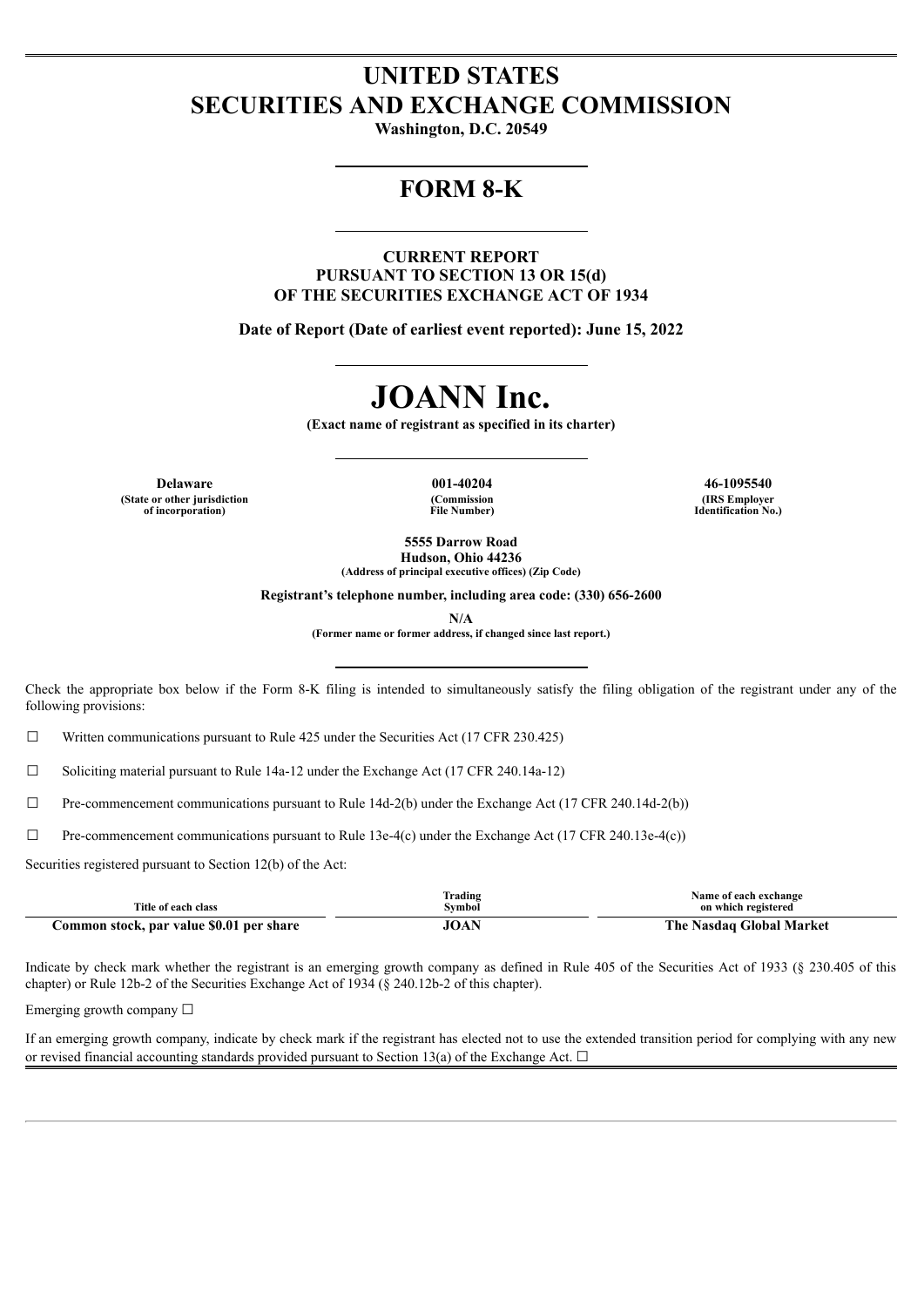#### Item 5.02 Departure of Directors or Certain Officers; Election of Directors; Appointment of Certain Officers; Compensatory Arrangements **of Certain Officers.**

JOANN Inc. (the "Company") is saddened to report that Matt Susz, the Company's Executive Vice President, Chief Financial Officer & Strategy, passed away unexpectedly on June 15, 2022.

Following Mr. Susz's unexpected death, the Company's Board of Directors (the "Board") has appointed, effective as of June 15, 2022, Tom Dryer, the Company's Vice President and Controller, to serve as the Company's interim Chief Financial Officer. Upon commencement of his appointment, Mr. Dryer assumed the duties of the Company's principal financial officer and principal accounting officer.

Mr. Dryer, 56, was appointed Vice President, Controller in December 2011 after serving as the Company's Director, Financial Planning since May 2011. He previously served as Director, Inventory Control from 2000 to 2011, Manager, SAP Project Implementation Team from 1998 to 2000, Manager, Merchandise Accounting from 1995 to 1998. Since joining the Company in 1989, Mr. Dryer has served in various roles of increasing responsibility in the Company's finance and accounting departments and has a broad base of financial planning, financing reporting and accounting experience.

In connection with his appointment as interim Chief Financial Officer, Mr. Dryer will continue to receive his base salary, as well as short-term and longterm incentive compensation.